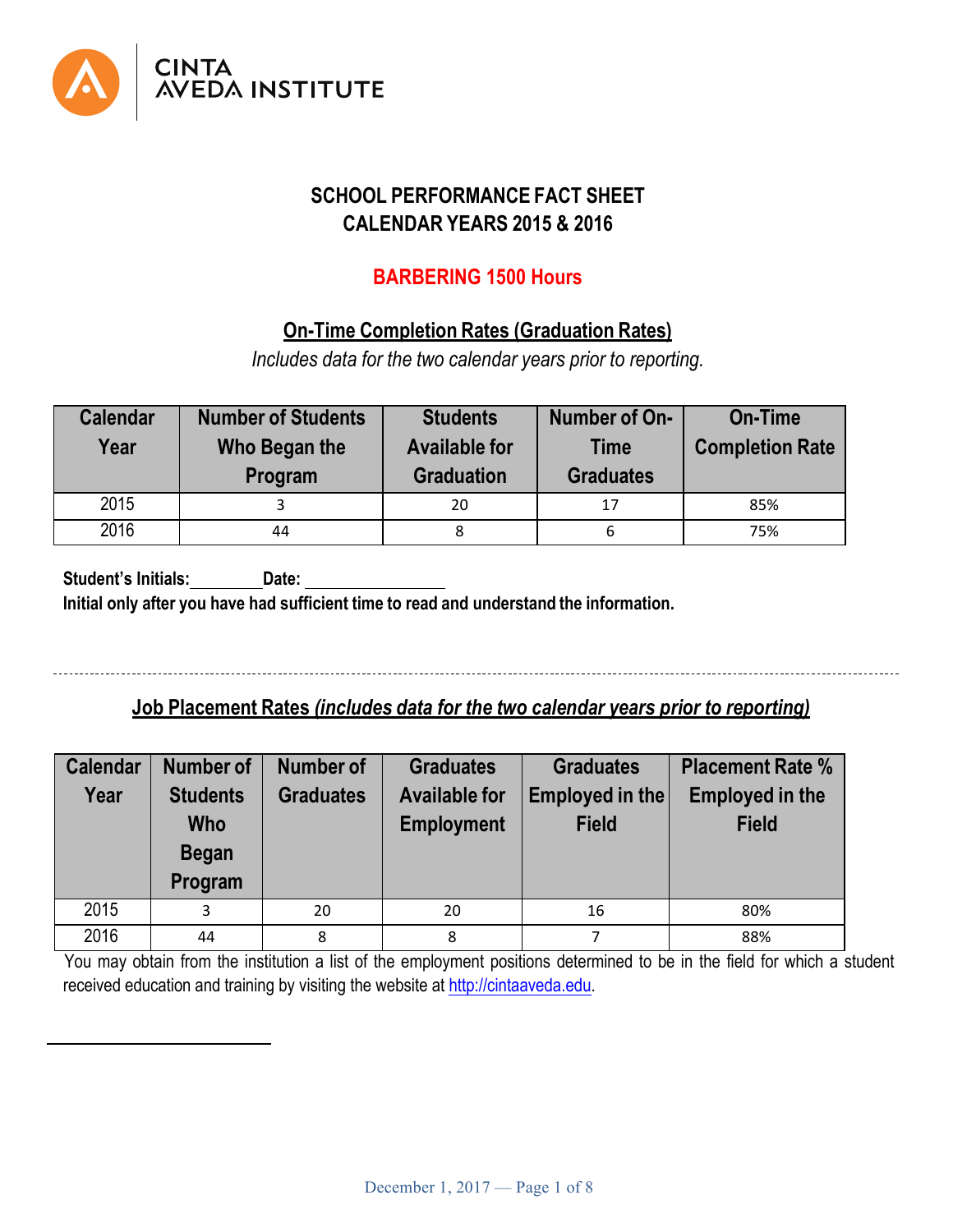

# **Gainfully Employed Categories** *(includes data for the two calendar years prior to reporting)*

| <b>Calendar Year</b> | <b>Graduate Employed</b> | <b>Graduates Employed in the</b>   | <b>Total Graduates</b> |
|----------------------|--------------------------|------------------------------------|------------------------|
|                      | in the Field             | <b>Field at Least 30 Hours Per</b> | <b>Employed in the</b> |
|                      | 20-29 Hours Per          | <b>Week</b>                        | <b>Field</b>           |
|                      | <b>Week</b>              |                                    |                        |
| 2015                 |                          | 14                                 | 16                     |
| 2016                 |                          | 6                                  |                        |

# **Part-Time vs. Full-Time Employment**

# **Single Position vs. Concurrent Aggregated Position**

| <b>Calendar Year</b> | <b>Graduates</b><br><b>Employed in the</b><br><b>Field in a Single</b><br><b>Position</b> | <b>Graduates Employed in the</b><br><b>Field in Concurrent</b><br><b>Aggregated Positions</b> | <b>Total Graduates</b><br><b>Employed in the</b><br><b>Field</b> |
|----------------------|-------------------------------------------------------------------------------------------|-----------------------------------------------------------------------------------------------|------------------------------------------------------------------|
|                      |                                                                                           |                                                                                               |                                                                  |
| 2015                 | 13                                                                                        | 3                                                                                             | 16                                                               |
| 2016                 |                                                                                           |                                                                                               |                                                                  |

# **Self-Employed / Freelance Positions**

| <b>Calendar Year</b> | <b>Graduates Employed who are Self-</b><br><b>Employed or Working Freelance</b> | <b>Total Graduates</b><br><b>Employed in the Field</b> |
|----------------------|---------------------------------------------------------------------------------|--------------------------------------------------------|
| 2015                 |                                                                                 | 16                                                     |
| 2016                 |                                                                                 |                                                        |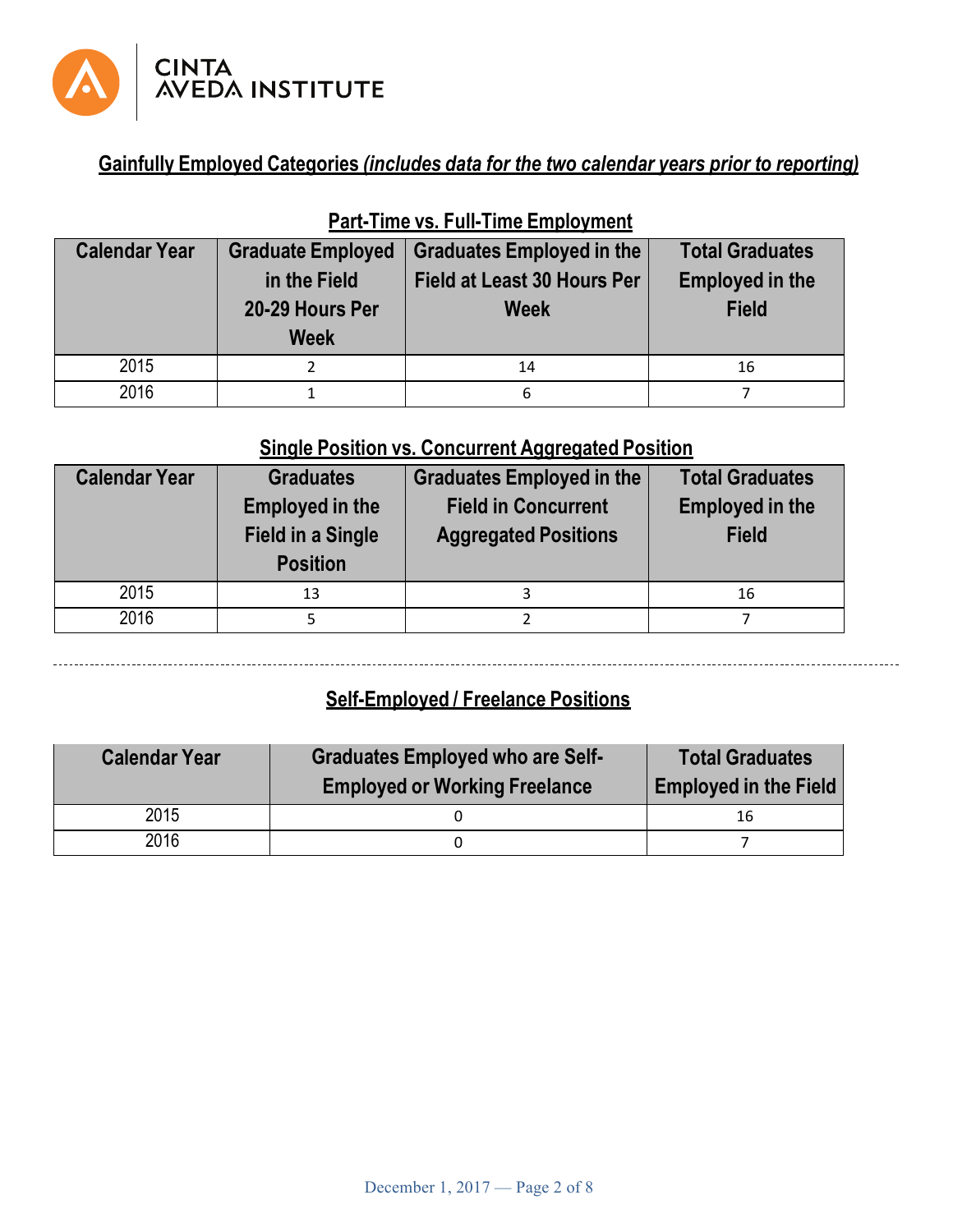

## **Institutional Employment**

| <b>Calendar Year</b> | <b>Graduates Employed in the Field who are</b><br><b>Employed by the Institution, an Employer</b><br>Owned by the Institution, or an Employer<br>who Shares Ownership with the<br>Institution. | <b>Total Graduates</b><br><b>Employed in the Field</b> |
|----------------------|------------------------------------------------------------------------------------------------------------------------------------------------------------------------------------------------|--------------------------------------------------------|
| 2015                 | 0                                                                                                                                                                                              | 16                                                     |
| 2016                 |                                                                                                                                                                                                |                                                        |

**Student's Initials: Date: Initial only after you have had sufficient time to read and understand the information.**

### **License Examination Passage Rates** *(includes data for the two calendar years prior to reporting)*

| <b>Calendar</b><br>Year | <b>Number of</b><br><b>Graduates in</b><br><b>Calendar Year</b> | <b>Number of</b><br><b>Graduates</b><br><b>Taking Exam</b> | <b>Number Who</b><br><b>Passed First</b><br><b>Available Exam</b><br>Exam | <b>Number Who</b><br><b>Failed First</b><br><b>Available</b><br>Exam | <b>Passage</b><br>Rate |
|-------------------------|-----------------------------------------------------------------|------------------------------------------------------------|---------------------------------------------------------------------------|----------------------------------------------------------------------|------------------------|
| 2015                    | 20                                                              | 20                                                         | 18                                                                        |                                                                      | 90%                    |
| 2016                    | 8                                                               |                                                            | 6                                                                         |                                                                      | 75%                    |

**Student's Initials: Date: Initial only after you have had sufficient time to read and understand the information.** 

# **Salary and Wage Information** *(includes data for the two calendar years prior to reporting)*

### **Annual salary and wages reported for graduates employed in the field.**

| <b>Calendar</b><br>Year | <b>Graduates</b><br><b>Available for</b> | <b>Graduates</b><br><b>Employed in</b> | $\blacksquare$ | $ $20,001 $ \$35,001 |  | \$40,001 \$45,001 No Salary<br>Information |
|-------------------------|------------------------------------------|----------------------------------------|----------------|----------------------|--|--------------------------------------------|
|                         | <b>Employment</b>                        | <b>Field</b>                           |                | \$25,000 \$40,000    |  | \$45,000   \$50,000   Reported             |
| 2015                    | 20                                       | 16                                     | 16             |                      |  |                                            |
| 2016                    |                                          |                                        |                |                      |  |                                            |

Students are entitled to a list of the objective sources used to substantiate the salary disclosures. To obtain this list, please ask an institutional representative where to view this list.

**Student's Initials: Date: Initial only after you have had sufficient time to read and understand the information.**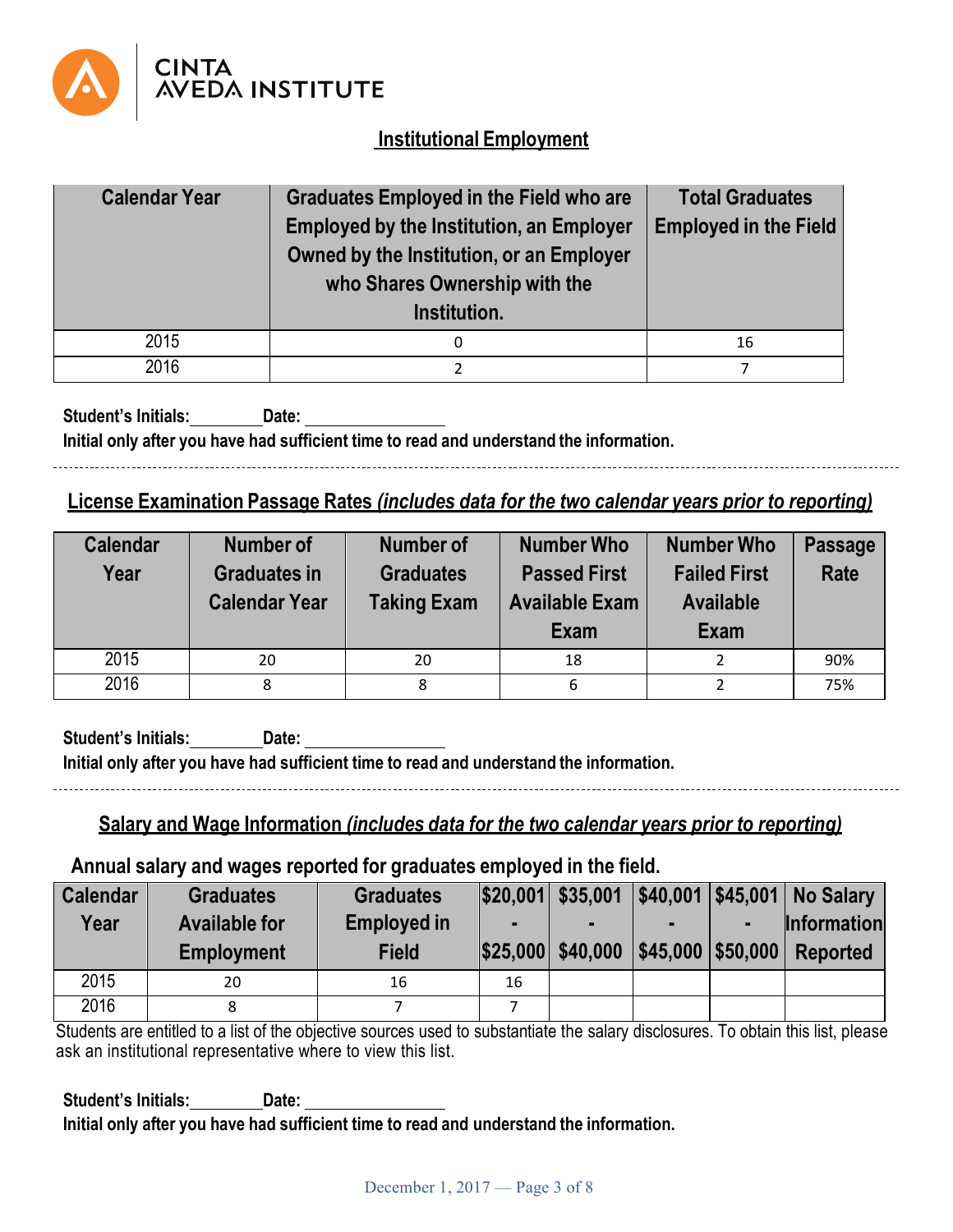

## **Cost of Educational Program**

Total charges for the program for students completing on-time in 2016: \$24,550.00. Additional charges may be incurred if the program is not completed on-time.

**Student's Initials: Date: Initial only after you have had sufficient time to read and understand the information.**

# **Federal Student Loan Debt**

| Most recent three                        | The percentage of                              | The average amount of                             | The percentage of               |
|------------------------------------------|------------------------------------------------|---------------------------------------------------|---------------------------------|
| year cohort default                      | enrolled students in                           | federal student loan debt                         | graduates in 2016               |
| rate, as reported by<br>the United State | 2016 receiving federal<br>student loans to pay | of 2016 graduates who<br>took out federal student | who took out<br>federal student |
| <b>Department of</b>                     | for this program.                              | loans at this institution.                        | loans to pay for this           |
| Education. <sup>1</sup>                  |                                                |                                                   | program.                        |
| 9.67                                     | 79%                                            | \$16,119.43                                       | 88%                             |

1The percentage of students who defaulted on their federal student loans is called the Cohort Default Rate (CDR). It shows the percentage of this school's students who were more than 270 days (9 months) behind on their federal student loans within three years of when the first payment was due. This is the most recent CDR reported by the U.S. Department of Education.

**Student's Initials: Date: Initial only after you have had sufficient time to read and understand the information.**

This fact sheet is filed with the Bureau for Private Postsecondary Education. Regardless of any information you may have relating to completion rates, placement rates, starting salaries, or license exam passage rates, this fact sheet contains the information as calculated pursuant to state law.

Any questions a student may have regarding this fact sheet that have not been satisfactorily answered by the institution may be directed to the Bureau for Private Postsecondary Education at 2535 Capitol Oaks Drive, Suite 400, Sacramento, CA 95833, www.bppe.ca.gov, toll-free telephone number (888) 370-7589 or by fax (916) 263-1897.

Student Name - Print

Student Signature Date Date

School Official Date **Date of the Contract of the Contract Official** Date Date Date

December 1, 2017 — Page 4 of 8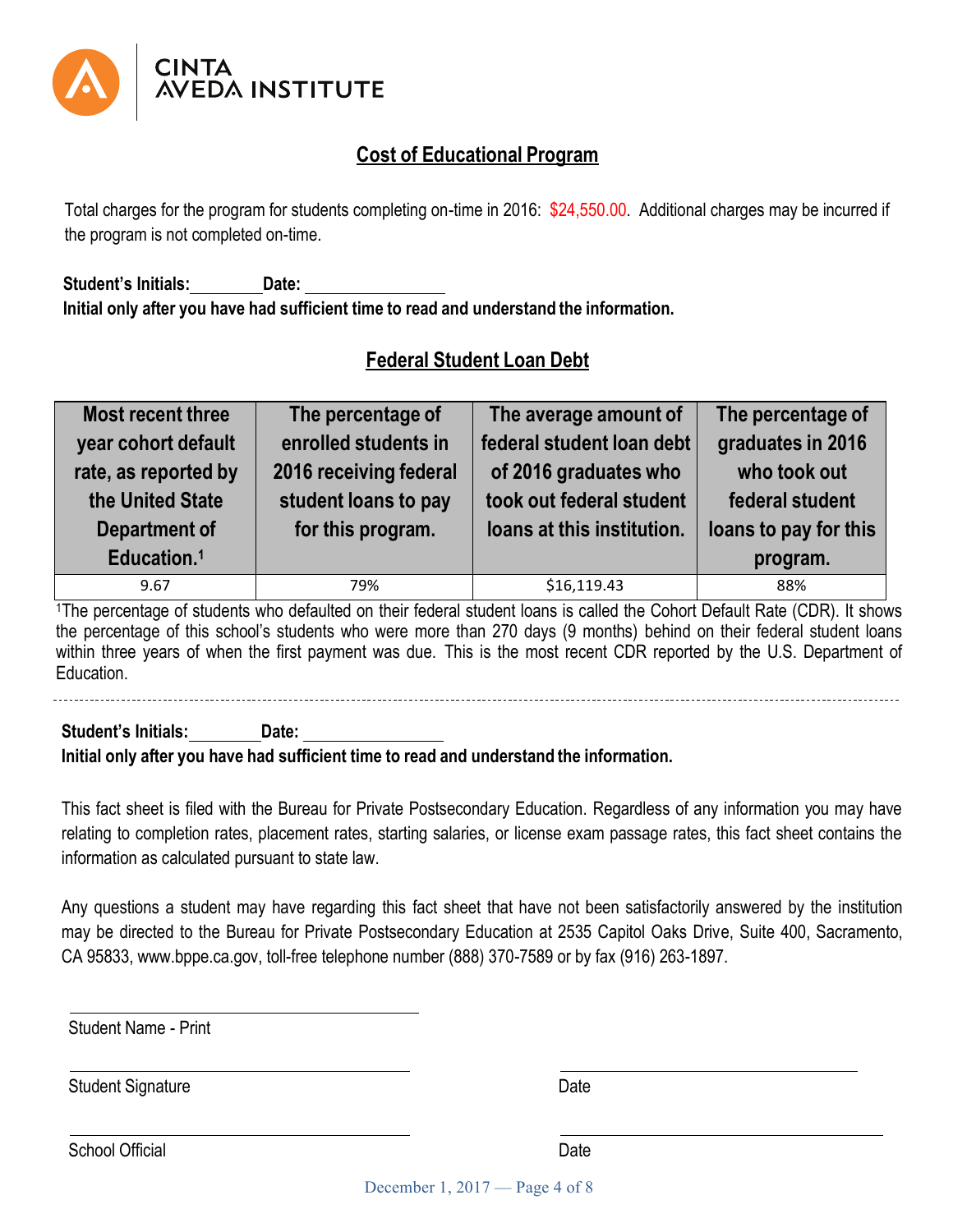

## **Definitions**

- "Number of Students Who Began the Program" means the number of students who began a program who were scheduled to complete the program within 100% of the published program length within the reporting calendar year and excludes all students who cancelled during the cancellation period.
- "Students Available for Graduation" is the number of students who began the program minus the number of students who have died, been incarcerated, or been called to active military duty.
- "Number of On-time Graduates" is the number of students who completed the program within 100% of the published program length within the reporting calendar year.
- "On-time Completion Rate" is the number of on-time graduates divided by the number of students available for graduation.
- "150% Graduates" is the number of students who completed the program within 150% of the program length (includes on-time graduates).
- "150% Completion Rate" is the number of students who completed the program in the reported calendar year within 150% of the published program length, including on-time graduates, divided by the number of students available for graduation.
- "Graduates Available for Employment" means the number of graduates minus the number of graduates unavailable for employment.
- "Graduates Unavailable for Employment" means the graduates who, after graduation, die, become incarcerated, are called to active military duty, are international students that leave the United States or do not have a visa allowing employment in the United States, or are continuing their education in an accredited or bureau-approved postsecondary institution.
- "Graduates Employed in the Field" means graduates who beginning within six months after a student completes the applicable educational program are gainfully employed, whose employment has been reported, and for whom the institution has documented verification of employment. For occupations for which the state requires passing an examination, the six months period begins after the announcement of the examination results for the first examination available after a student completes an applicable educational program.
- "Placement Rate Employed in the Field" is calculated by dividing the number of graduates gainfully employed in the field by the number of graduates available for employment.
- "First Available Exam Date" is the date for the first available exam after a student completed a program.
- "Passage Rate" is calculated by dividing the number of graduates who passed the exam by the number of graduates who took the reported licensing exam.
- "Number Who Passed First Available Exam" is the number of graduates who took and passed the first available licensing exam after completing the program.
- "Salary" is as reported by graduate or graduate's employer.
- "No Salary Information Reported" is the number of graduates for whom, after making reasonable attempts, the school was not able to obtain salary information.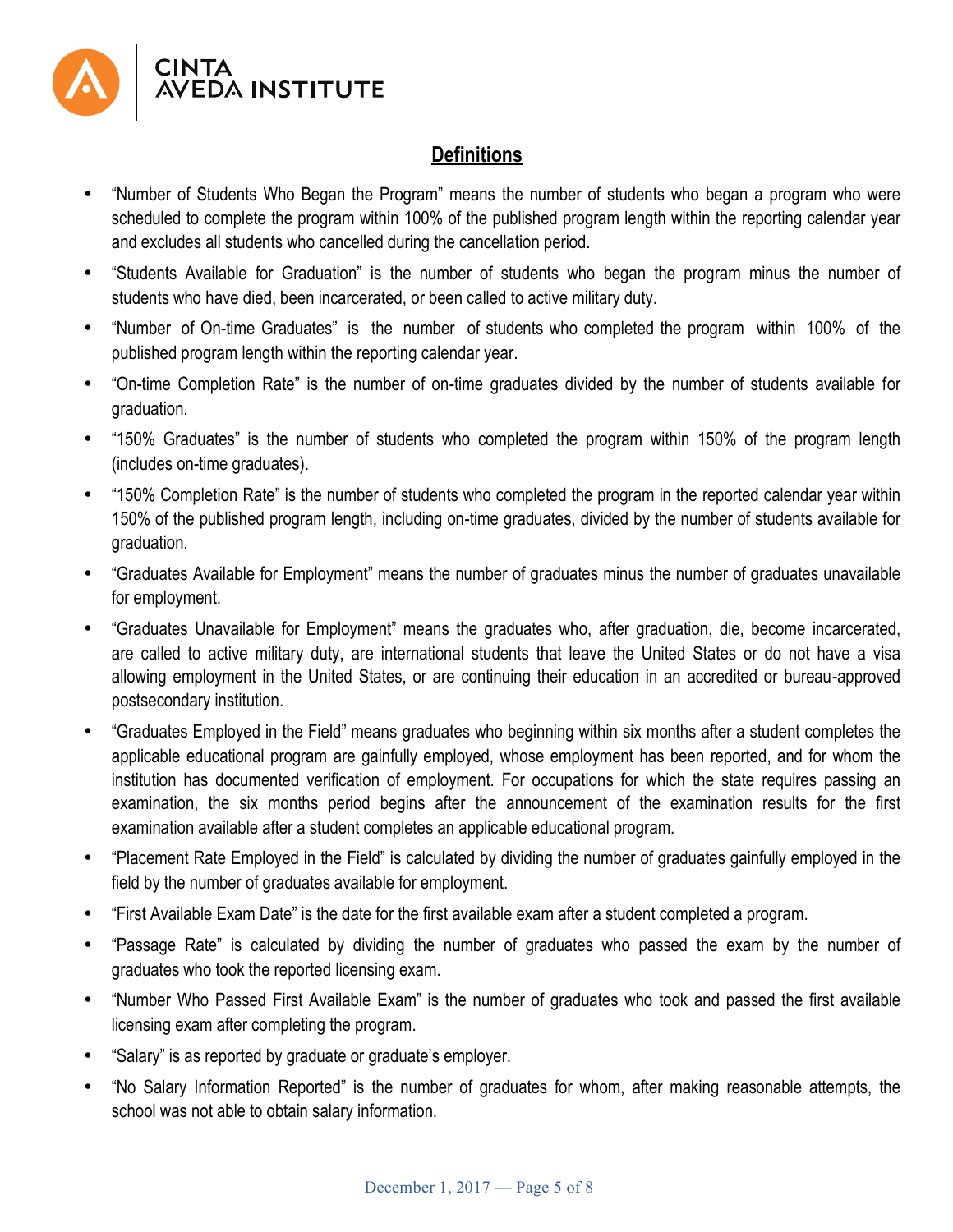

# **STUDENT'S RIGHT TO CANCEL**

### **a)#### Student's Right to Cancel.**

- i. In addition to any other right of rescission, the Student shall have the right to cancel this Agreement and obtain a refund of charges paid:
	- 1. Through attendance at the first class of the Program that is the subject of this Agreement; or
	- 2. The seventh calendar day after enrollment, whichever is later.
- ii. Cancellation shall occur when the Student gives written notice of cancellation to the Institute at the address specified on Page 1 of this Agreement.
- iii. The written notice of cancellation, if given by mail, is effective when deposited in the mail properly addressed with postage prepaid.
- iv. The written notice of cancellation need not take a particular form and, however expressed, is effective if it indicates the Student's desire not to be bound by this Agreement.
- v. Except as provided in subparagraph vi, below, if the Student cancels this Agreement, the Student shall have no liability, and the Institute shall refund any consideration paid by the Student within 10 days after the Institute receives notice of the cancellation.
- vi. If the Institute gave the Student any equipment, the Student shall return the equipment with the notice of cancellation. If the Student fails to return the equipment, the Institute may retain that portion of the consideration paid by the Student equal to the cost of the equipment and shall refund the portion of the consideration exceeding the cost of the equipment within 10 days after the period within which the Student is required to return the equipment. The Student may retain the equipment without further obligation to pay for it.
- vii. Based upon the Student's Start Date of  $\qquad \qquad$ , the Student must exercise this right to cancel by midnight on
- **b)** Student's Right to Withdraw. The Student has the right to withdraw from the Program at any time. If the Student withdraws from the Program after the period described in the Student's Right to Cancel, above, the Institute shall remit a refund as calculated under the formula described below within 45 days following the student's withdrawal.
	- i. If any portion of the tuition was paid from the proceeds of a loan, the refund shall be sent to the lender or, if appropriate, to the state or federal agency that guaranteed or reinsured the loan. Any amount of the refund in excess of the unpaid balance of the loan shall be first used to repay any student financial aid program from which the Student received benefits, in proportion to the amount of the benefits received, and any remaining amount shall be paid to the Student.
	- ii. If the Student obtains a loan to pay for an educational program, the Student will have the responsibility to repay the full amount of the loan plus interest, less the amount of any refund.
	- iii. Except for the Student's right to withdraw at any time as described above, the Student shall not be entitled to a refund under this section if both of the following occur:
		- 1. all of the Student's tuition and fees are paid by a third-party organization, such as a Job Training Partnership Act agency, a Regional Occupational Program or Regional Occupational Center, a Private Industry Council, or a vocational rehabilitation program, if the Student is not obligated to repay the third-party organization or does not lose time-limited educational benefits; or
		- 2. the third-party organization and the Institute have a written agreement, entered into on or before the date the Student enrolls, that no refund will be due to the Student if the Student withdraws prior to completion.
	- iv. If the Student is eligible for a loan guaranteed by the federal or state government and the student defaults on the loan, both of the following may occur:
		- 1. The federal or state government or a loan guarantee agency may take action against the Student, including applying any income tax refund to which the person is entitled to reduce the balance owed on the loan.
		- 2. The Student may not be eligible for any other federal student financial aid at another institution or other government assistance until the loan is repaid.
- **c) Method of Calculating Refund.** For Students who have completed 60 percent or less of the scheduled hours for the period of attendance, the tuition refund to be paid to the Student shall be calculated as follows:
	- i. The total tuition charge is divided by the number of hours in the program.
	- ii. The quotient is the hourly charge for the program.
	- iii. The amount owed by the Student for purposes of calculating a refund is equal to the hourly charge for instruction multiplied by the number of hours the student was scheduled to attend prior to withdrawal.
	- iv. The refund is equal to any amount in excess of the figure derived in subparagraph (iii) that was paid by the Student.
	- v. The refund amount shall be adjusted as provided below for equipment, if applicable.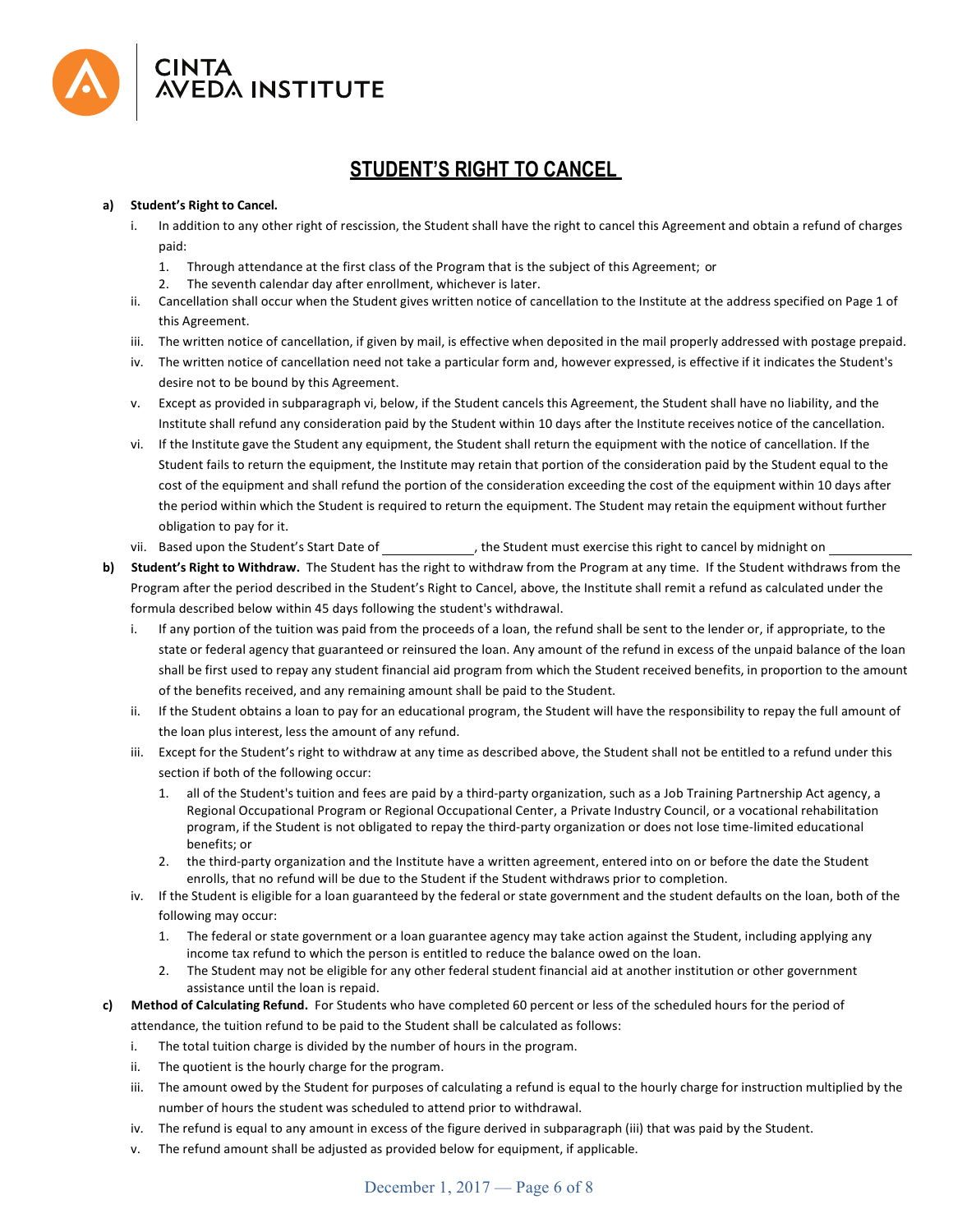

- vi. Students who have completed more than 60 percent of the scheduled hours for the period of attendance shall not be entitled to a refund of tuition or any other institutional charges.
- **d)** Administrative Fee. Unless the Student's application is rejected, or the Student cancels his/her enrollment in accordance with the STUDENT'S RIGHT TO CANCEL under section a), above, the Institute shall impose an administrative fee of \$150 in connection with the Student's termination of his/her enrollment prior to completing his/her course of instruction. An applicant who is not accepted by the Institute shall be entitled to a full refund of all monies.
- **e)** Books, Tools, Supplies Charges. This Agreement specifies a separate charge for books, tools, supplies that the Student will use during the Program. After the expiration of the cancellation period set forth in Section  $17(a)(i)$ , above, the School will keep the student kit fee as the kit becomes the property of the Student; except that, the Student's refund to be provided under this Agreement shall include any amount paid by the Student for books, tools, supplies which the Student has not obtained at the time of the Student's withdrawal.
- f) Notice of Withdrawal. The Student may notify the Institute of the Student's desire to withdraw by providing written notice of withdrawal, addressed to the Institute's Director and sent to the address specified on Page 1 of this Agreement. The written notice of withdrawal, if given by mail, is effective when deposited in the mail properly addressed with postage prepaid, or the date the information is delivered to the Institute in person. The written notice of withdrawal need not take a particular form and, however expressed, is effective if it indicates the Student's desire to withdraw from the Program.
- **g)** Determination of Withdrawal Date. For the purposes of this Agreement, the Student shall be deemed to have withdrawn from the program of instruction when any of the following occurs:
	- i. The Student notifies the Institute of the Student's withdrawal or of the date of the Student's withdrawal, whichever is later.
	- ii. The Institute terminates the Student's enrollment as provided in the Enrollment Agreement.
	- iii. The Student has failed to attend classes for a 14-day period. For the purpose of determining the amount of the refund, the date of the Student's withdrawal shall be deemed the last date of recorded attendance. For the purpose of determining when the refund must be paid, the Student shall be deemed to have withdrawn at the end of the 14-day period.
	- iv. If a Student does not return from an approved leave of absence, the Student shall be considered terminated. The date of withdrawal shall be the earlier of the date of expiration of the leave of absence or the date the Student notifies the Institute that the Student will not be returning.
	- v. The Institute monitors clock hour attendance on a weekly basis.

#### **h)#### Course and/or Program Cancellation Policy.**

- If the Institute closes permanently and ceases to offer instruction after the Student has enrolled, and instruction has begun, then the Institute shall at its option, (a) provide a pro-rata refund of tuition; or (b) participate in a Teach-Out Agreement.
- ii. If a program is canceled subsequent to the Student's enrollment, and before instruction in the program has begun, then the Institute shall at its option, (a) provide a full refund of all monies paid, or (b) provide completion of the program.
- iii. If the Institute cancels a program and ceases to offer instruction after the Student has enrolled and instruction has begun, the Institute shall at its option, (a) provide a pro rata refund for all students transferring to another school based on the hours accepted by the receiving school; or (b) provide completion of the program; or (c) participate in a Teach-Out Agreement; or (d) provide a full refund of all monies paid.
- iv. At least 30 days prior to closing, the Institute shall notify the Bureau in writing of its intention to close and provide a closure plan. A list of all students who were enrolled at the time of Institute closure, including the amount of each pro rata refund, shall also be submitted to the Institute's accrediting agency.

### **i)##### Collection Policy**

- i. If the Student is terminated or withdraws from Institute, the Institute shall inform the Student of any balance owed to the Institute.
- ii. The Institute is committed to using ethical business practices in connection with any collection efforts. Collection correspondence shall reference the Institute's cancellation and refund policies set forth in this Agreement.
- iii. In the event that this Agreement is sold or discounted to a third party, such third party shall be required to comply with the cancellation and refund policies set forth in this Agreement.
- iv. In certain situations where mitigating circumstances are in evidence, the Institute may, in its sole discretion, provide a refund that exceeds this refund policy.